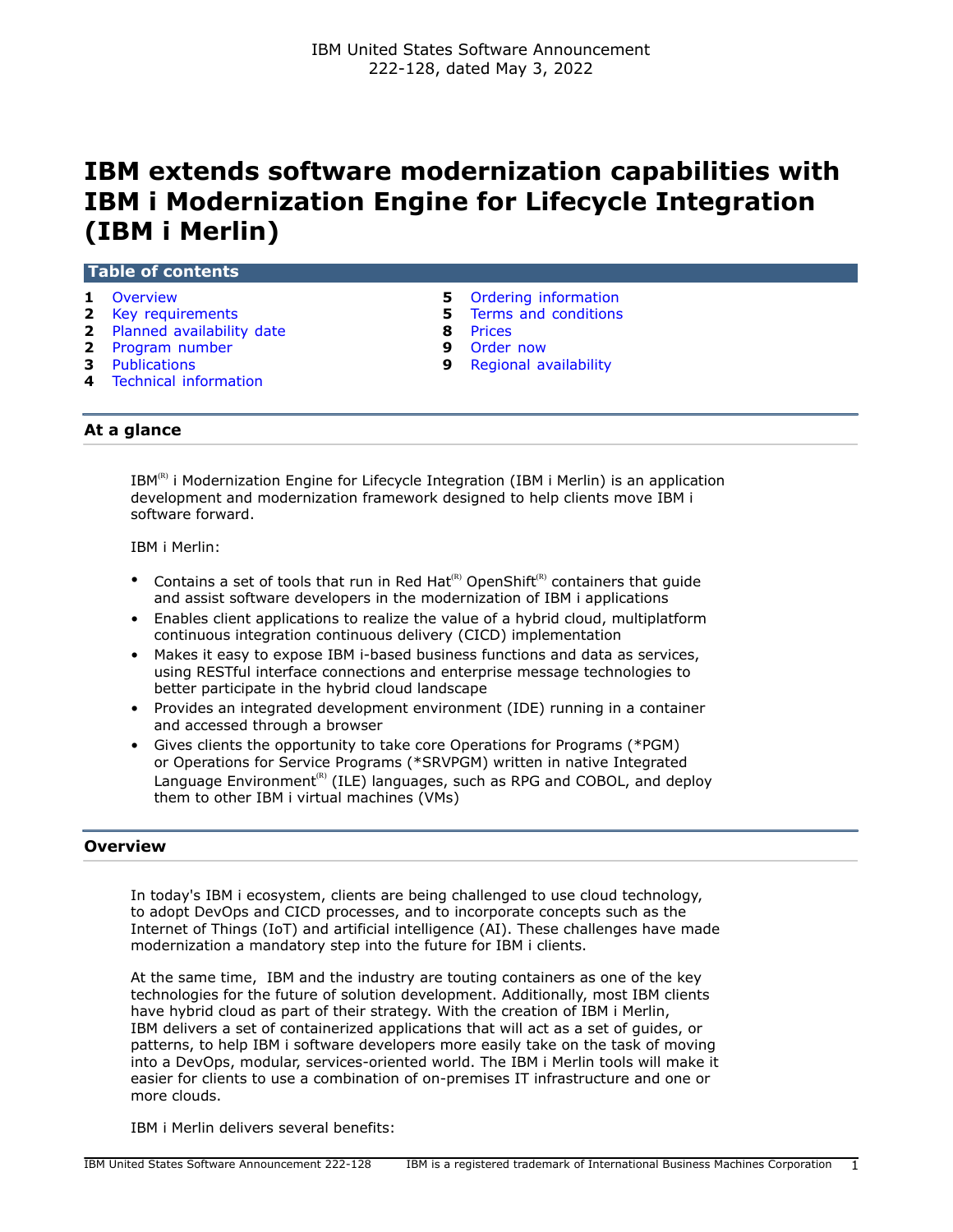- Provides a unified, integrated framework from which you can select tools to build up your solutions.
- Offers an easy-to-use graphical user interface (GUI) to help you manage different tools. Though IBM i Merlin tools run in an OpenShift environment, the details of managing containers are transparent to users who have been working on IBM i for years.
- Makes it faster to deploy tools to assist IBM i operation and development work.
- Aims to provide a complete tool set to facilitate IBM i modernization work. You can have one-stop shopping to get software bundles to modernize IBM i. Such modernization covers programming tools, CICD, exposing existing programs as APIs, and more.
- Primarily supports Red Hat OpenShift (OCP) on Power $\alpha$ , which protects your investment on Power systems.
- Delivers an enterprise-level solution for IBM i clients that also includes thirdparty software to provide better experience and functionalities.

IBM i Merlin use cases include:

- Clients who want to respond more quickly to changing business requirements by developing software using DevOps and CICD tools and methods
- Clients who need to manage their source code in a modern source control management ecosystem, such as Git
- Businesses that want a development platform more easily adoptable for recent IT technologists
- Businesses with existing applications that need to participate in a hybrid cloud landscape
- Clients who have critical data and processes implemented in IBM Db2 $^{(R)}$  for i and existing ILE-based applications, who need to expose those assets as REST APIs
- Businesses that are incorporating container-based applications in their IT landscape

# <span id="page-1-0"></span>**Key requirements**

- IBM i with Rational<sup>(R)</sup> Development Studio (5770-WDS)
- Red Hat OpenShift Platform
- IBM i 7.4, or later

For details, see the [Hardware requirements](#page-3-1) and [Software requirements](#page-3-2) sections.

# <span id="page-1-1"></span>**Planned availability date**

May 20, 2022, in Passport Advantage $<sup>(R)</sup>$ </sup>

Availability within a country is subject to local legal requirements.

# <span id="page-1-2"></span>**Program number**

| Program number | VRM   | Program name                                               |
|----------------|-------|------------------------------------------------------------|
| 5900-AN9       | 1.0.0 | IBM i Modernization<br>Engine for Lifecycle<br>Integration |

# **Offering Information**

Product information is available on the [IBM Offering Information](http://www.ibm.com/common/ssi) website.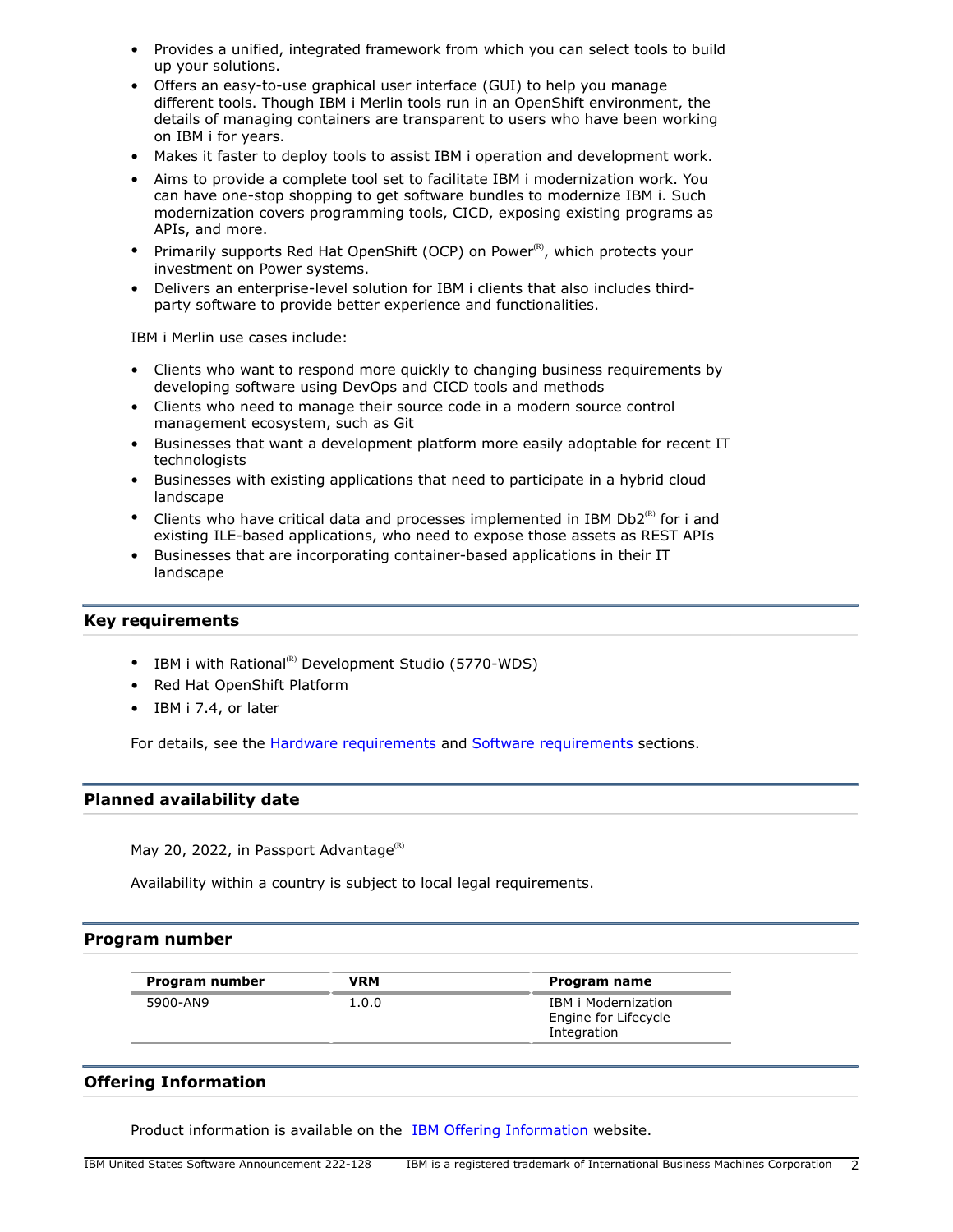# <span id="page-2-0"></span>**Publications**

None

# **Services**

#### **IBM Systems Lab Services**

Systems Lab Services offers infrastructure services to help build hybrid cloud and enterprise IT solutions. From servers to storage systems and software, Systems Lab Services can help deploy the building blocks of a next-generation IT infrastructure to empower a client's business. Systems Lab Services consultants can perform infrastructure services for clients online or onsite, offering deep technical expertise, valuable tools, and successful methodologies. Systems Lab Services is designed to help clients solve business challenges, gain new skills, and apply best practices.

Systems Lab Services offers a wide range of infrastructure services for IBM Power servers, IBM Storage systems, IBM  $Z^{(R)}$ , and IBM LinuxONE. Systems Lab Services has a global presence and can deploy experienced consultants online or onsite around the world.

For assistance, contact Systems Lab Services at ibmsls@us.ibm.com.

To learn more, see the [IBM Systems Lab Services](https://www.ibm.com/it-infrastructure/services/lab-services) website.

# **IBM ConsultingTM**

As transformation continues across every industry, businesses need a single partner to map their enterprise-wide business strategy and technology infrastructure. IBM Consulting is the business partner to help accelerate change across an organization. IBM specialists can help businesses succeed through finding collaborative ways of working that forge connections across people, technologies, and partner ecosystems. IBM Consulting brings together the business expertise and an ecosystem of technologies that help solve some of the biggest problems faced by organizations. With methods that get results faster, an integrated approach that is grounded in an open and flexible hybrid cloud architecture, and incorporating technology from IBM Research<sup>(R)</sup> and IBM Watson<sup>(R)</sup> AI, IBM Consulting enables businesses to lead change with confidence and deliver continuous improvement across a business and its bottom line.

For additional information, see the [IBM Consulting](https://www.ibm.com/consulting) website.

#### **IBM Technology Support Services (TSS)**

Get preventive maintenance, onsite and remote support, and gain actionable insights into critical business applications and IT systems. Speed developer innovation with support for over 240 open-source packages. Leverage powerful IBM analytics and AI-enabled tools to enable client teams to manage IT problems before they become emergencies.

TSS offers extensive IT maintenance and support services that cover more than one niche of a client's environment. TSS covers products from IBM and OEMs, including servers, storage, network, appliances, and software, to help clients ensure high availability across their data center and hybrid cloud environment.

For details on available services, see the [Technology support for hybrid cloud](https://www.ibm.com/services/technology-support) [environments](https://www.ibm.com/services/technology-support) website.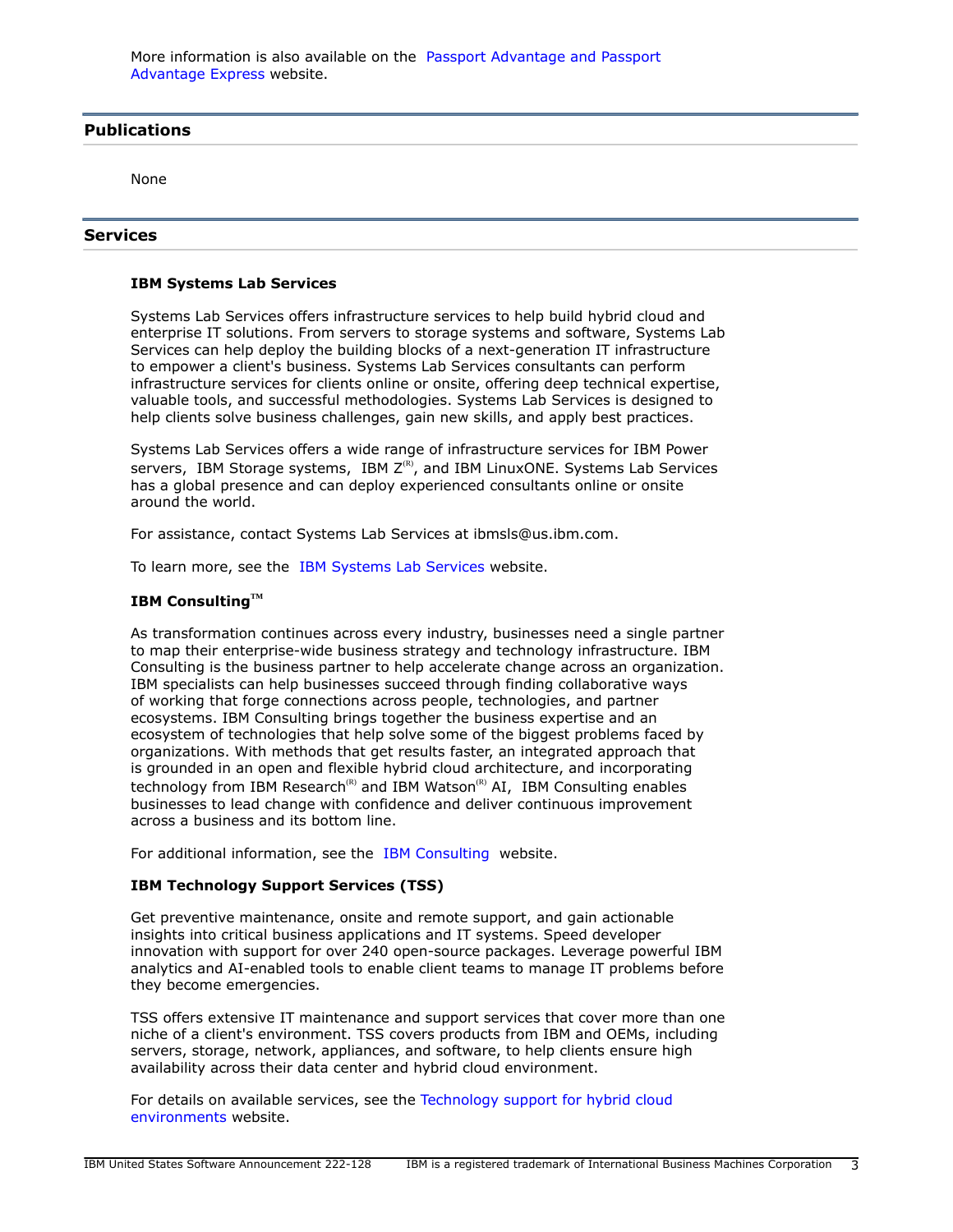# **IBM Expert Labs**

Expert Labs can help clients accelerate their projects and optimize value by leveraging their deep technical skills and knowledge. With more than 20 years of industry experience, these specialists know how to overcome the biggest challenges to deliver business results that can have an immediate impact.

Expert Labs' deep alignment with IBM product development allows for a strategic advantage as they are often the first in line to get access to new products, features, and early visibility into roadmaps. This connection with the development enables them to deliver First of a Kind implementations to address unique needs or expand a client's business with a flexible approach that works best for their organization.

For additional information, see the [IBM Expert Labs](https://www.ibm.com/products/expertlabs) website.

# **IBM Security(R) Expert Labs**

With extensive consultative expertise on IBM Security software solutions, Security Expert Labs helps clients and partners modernize the security of their applications, data, and workforce. With an extensive portfolio of consulting and learning services, Expert Labs provides project-based and premier support service subscriptions.

These services can help clients deploy and integrate IBM Security software, extend their team resources, and help guide and accelerate successful hybrid cloud solutions, including critical strategies such as zero trust. Remote and on-premises software deployment assistance is available for IBM Cloud Pak $R<sup>(R)</sup>$  for Security, IBM Security QRadar<sup>(R)</sup>/QRoC, IBM Security SOAR/Resilient<sup>(R)</sup>, IBM i2<sup>(R)</sup>, IBM Security Verify, IBM Security Guardium<sup>(R)</sup>, and IBM Security MaaS360<sup>(R)</sup>.

For more information, contact Security Expert Labs at sel@us.ibm.com.

For additional information, see the [IBM Security Expert Labs](https://www.ibm.com/security/security-expert-labs) website.

# <span id="page-3-0"></span>**Technical information**

# **Specified operating environment**

#### <span id="page-3-1"></span>*Hardware requirements*

An IBM Power server

#### <span id="page-3-2"></span>*Software requirements*

- IBM i 7.4, or later
- IBM i with Rational Development Studio (5770-WDS)
- Red Hat OpenShift Platform

#### *IBM Support*

[IBM Support](https://www.ibm.com/support) is your gateway to technical support tools and resources that are designed to help you save time and simplify support. IBM Support can help you find answers to questions, download fixes, troubleshoot, submit and track problem cases, and build skills. Learn and stay informed about the transformation of IBM Support, including new tools, new processes, and new capabilities, by going to the [IBM Support Insider](https://www.ibm.com/support/insider).

# *Additional IBM support*

#### **IBM Client Engineering for Systems**

Client Engineering for Systems is a framework for accelerating digital transformation. It helps you generate innovative ideas and equips you with the practices, technologies, and expertise to turn those ideas into business value in weeks. When you work with Client Engineering for Systems, you bring pain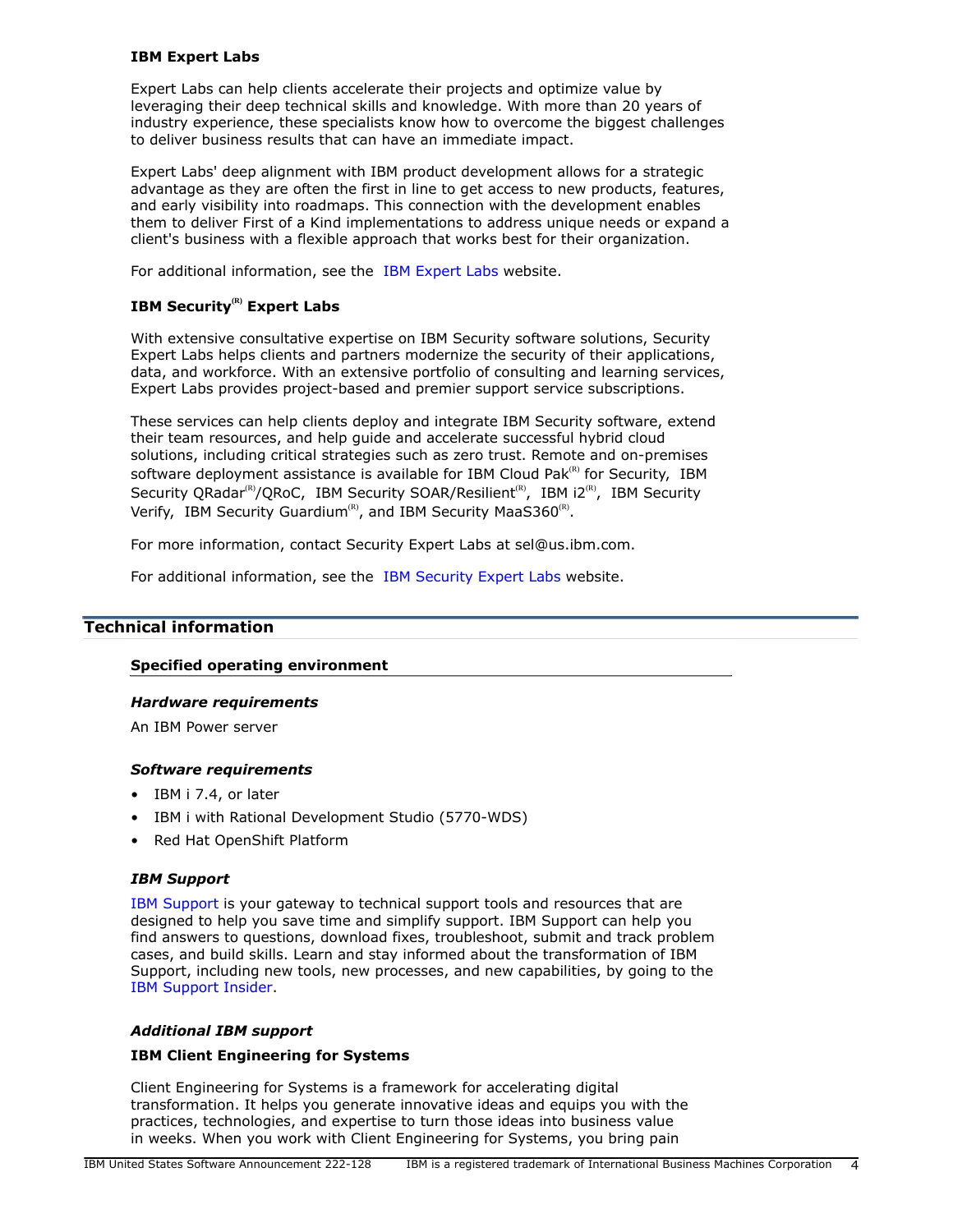points into focus. You empower your team to take manageable risks, adopt leading technologies, speed up solution development, and measure the value of everything you do. Client Engineering for Systems has experts and services to address a broad array of use cases, including capabilities for business transformation, hybrid cloud, analytics and AI, infrastructure systems, security, and more. Contact Client Engineering for Systems at sysgarage@ibm.com.

#### **Planning information**

#### *Packaging*

This offering is delivered through the internet as an electronic download. There is no physical media.

#### <span id="page-4-0"></span>**Ordering information**

For ordering information, consult your IBM representative or IBM Business Partner, or go to the [Passport Advantage](https://www.ibm.com/software/passportadvantage/) website.

This program is available only through Passport Advantage.

#### **Passport Advantage**

#### **New part numbers**

IBM i Modernization Engine for Lifecycle Integration (5900-AN9) introduces the following part numbers:

| Part number description                                                                                                                       | <b>Part number</b> |
|-----------------------------------------------------------------------------------------------------------------------------------------------|--------------------|
| IBM i Modernization Engine for Lifecycle<br>Integration Virtual Processor Core License<br>+ SW Subscription & Support 12 Months               | D091ZZX            |
| IBM i Modernization Engine for Lifecycle<br>Integration Virtual Processor Core Annual<br>SW Subscription & Support Renewal                    | E091YZX            |
| IBM i Modernization Engine for Lifecycle<br>Integration Virtual Processor Core SW<br>Subscription & Support Reinstatement 12<br><b>Months</b> | D0921ZX            |

#### **Charge metric**

The charge metric for this licensed product can be found in the following License Information document:

| Program number | <b>License Information</b><br>document title                      | <b>License Information</b><br>document number |
|----------------|-------------------------------------------------------------------|-----------------------------------------------|
| 5900-AN9       | <b>IBM</b> i Modernization<br>Engine for Lifecycle<br>Integration | L-LHIH-CDFL7G                                 |

Select your language of choice and scroll down to the Charge Metrics section. Follow-on releases, if any, may have updated terms. See the [License Information](https://www.ibm.com/software/sla/sladb.nsf/search?OpenForm) [documents](https://www.ibm.com/software/sla/sladb.nsf/search?OpenForm) website for more information.

#### <span id="page-4-1"></span>**Terms and conditions**

The information provided in this announcement letter is for reference and convenience purposes only. The terms and conditions that govern any transaction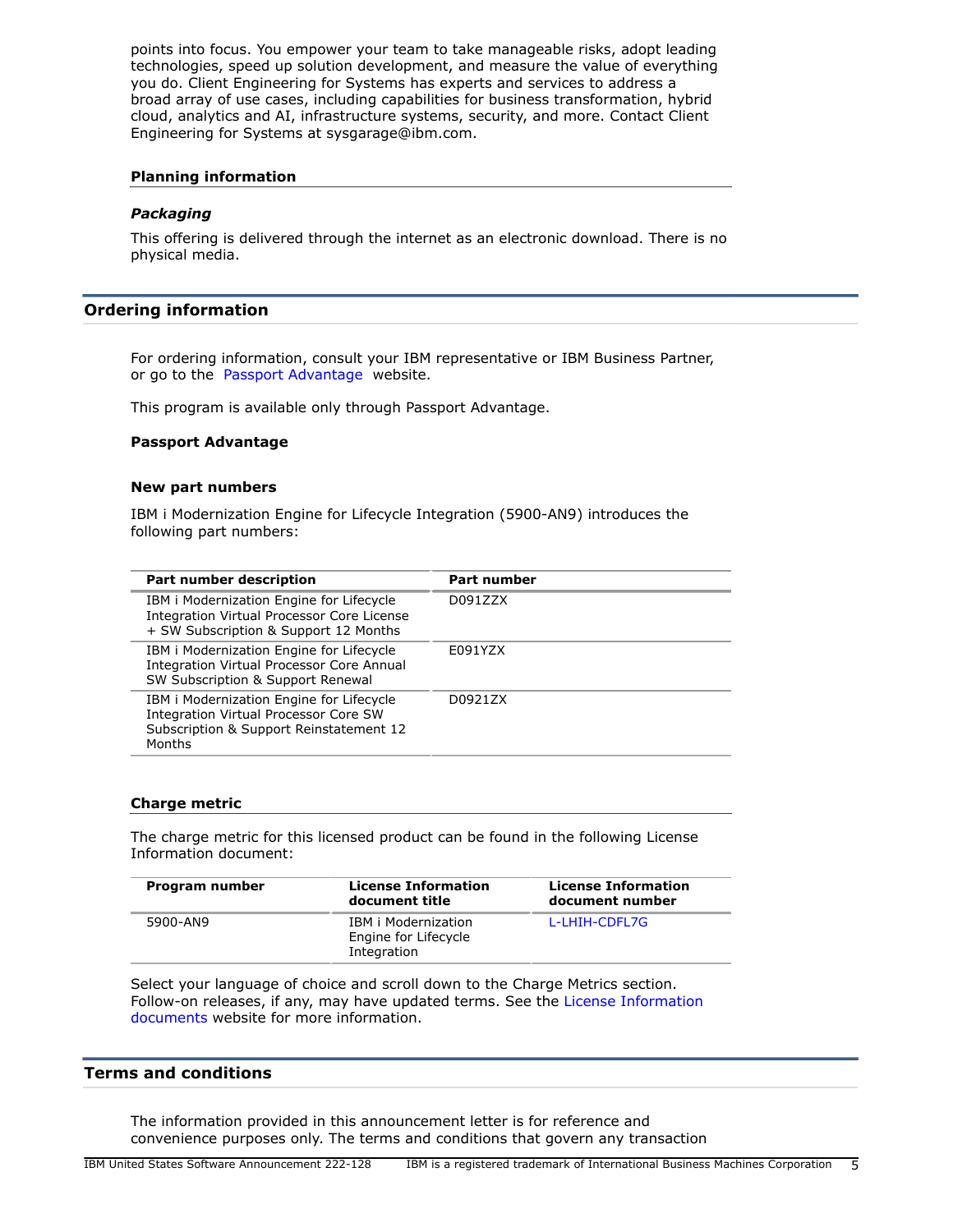with IBM are contained in the applicable contract documents such as the IBM International Program License Agreement, IBM International Passport Advantage Agreement, and the IBM Agreement for Acquisition of Software Maintenance.

This product is available only through Passport Advantage.

#### **Licensing**

IBM International Program License Agreement including the License Information document and Proof of Entitlement (PoE) govern your use of the program. PoEs are required for all authorized use. Part number products only, offered outside of Passport Advantage, where applicable, are license only and do not include Software Maintenance.

This software license includes Software Subscription and Support (also referred to as Software Maintenance).

## **Software Maintenance**

Licenses under the IBM International Program License Agreement (IPLA) provide for support with ongoing access to releases and versions of the program. IBM includes one year of Software Subscription and Support with the initial license acquisition of each program acquired. The initial period of Software Subscription and Support can be extended by the purchase of a renewal option, if available. Two charges apply: a one-time license charge for use of the program and an annual renewable charge for the enhanced support that includes telephone assistance (voice support for defects during normal business hours), as well as access to updates, releases, and versions of the program as long as support is in effect.

#### **License Information number**

The following License Information document applies to the offering in this announcement:

| Program identifier | <b>License Information</b><br>document title                      | <b>License Information</b><br>document number |
|--------------------|-------------------------------------------------------------------|-----------------------------------------------|
| 5900-AN9           | <b>IBM</b> i Modernization<br>Engine for Lifecycle<br>Integration | L-LHIH-CDFL7G                                 |

Follow-on releases, if any, may have updated terms. See the [License Information](https://www.ibm.com/software/sla/sladb.nsf/search?OpenForm) [documents](https://www.ibm.com/software/sla/sladb.nsf/search?OpenForm) website for more information.

#### **Limited warranty applies**

Yes

#### **Limited warranty**

IBM warrants that when the program is used in the specified operating environment, it will conform to its specifications. The warranty applies only to the unmodified portion of the program. IBM does not warrant uninterrupted or error-free operation of the program or that IBM will correct all program defects. You are responsible for the results obtained from the use of the program.

IBM provides you with access to IBM databases containing information on known program defects, defect corrections, restrictions, and bypasses at no additional charge. For further information, see the [IBM Support Guide](http://www.ibm.com/support/customercare/sas/f/handbook/home.html).

IBM will maintain this information for at least one year after the original licensee acquires the program (warranty period).

#### **Program technical support**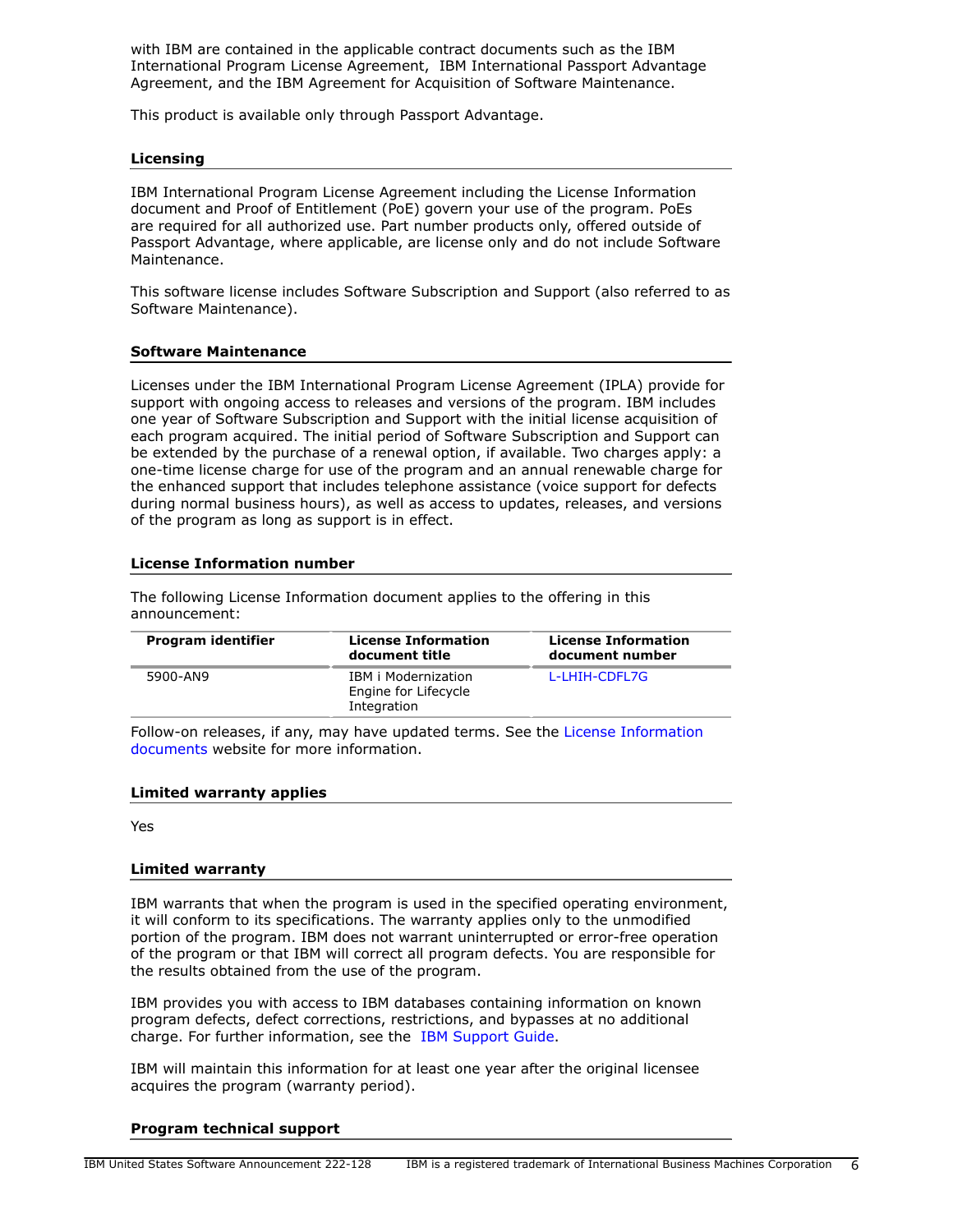## **Standard support**

Technical support of a program product version or release will be available for a minimum of three years from the planned availability date, as long as your Software Subscription and Support is in effect.

This technical support allows you to obtain assistance (by telephone or electronic means) from IBM for product-specific, task-oriented questions regarding the installation and operation of the program product. Software Subscription and Support also provides you with access to updates (modifications or fixes), releases, and versions of the program. You will be notified, through an announcement letter, of discontinuance of support with 12 months' notice.

If you require additional technical support from IBM, including an extension of support beyond the discontinuance date, contact your IBM representative or IBM Business Partner. This extension may be available for a fee.

For additional information on the IBM Software Support Lifecycle Policies, see the [Standard and enhanced IBM support lifecycle policies](http://www.ibm.com/software/support/lifecycle/lc-policy.html) website.

#### **Money-back guarantee**

If for any reason you are dissatisfied with the program and you are the original licensee, you may obtain a refund of the amount you paid for it, if within 30 days of your invoice date you return the program and its PoE to the party from whom you obtained it. If you downloaded the program, you may contact the party from whom you acquired it for instructions on how to obtain the refund.

For clarification, note that (1) for programs acquired under the IBM International Passport Advantage offering, this term applies only to your first acquisition of the program and (2) for programs acquired under any of IBM's On/Off Capacity on Demand (On/Off CoD) software offerings, this term does not apply since these offerings apply to programs already acquired and in use by you.

# **Volume orders (IVO)**

No

#### **Passport Advantage applies**

Yes, information is available on the [Passport Advantage and Passport Advantage](http://www.ibm.com/software/passportadvantage) [Express](http://www.ibm.com/software/passportadvantage) website.

#### **Software Subscription and Support applies**

Yes. Software Subscription and Support, also referred to as Software Maintenance, is included with licenses purchased through Passport Advantage and Passport Advantage Express. Product upgrades and Technical Support are provided by the Software Subscription and Support offering as described in the Agreements. Product upgrades provide the latest versions and releases to entitled software, and Technical Support provides voice and electronic access to IBM support organizations, worldwide.

IBM includes one year of Software Subscription and Support with each program license acquired. The initial period of Software Subscription and Support can be extended by the purchase of a renewal option, if available.

While your Software Subscription and Support is in effect, IBM provides you assistance for your routine, short duration installation and usage (how-to) questions, and code-related questions. IBM provides assistance by telephone and, if available, electronic access, only to your information systems (IS) technical support personnel during the normal business hours (published prime shift hours) of your IBM support center. (This assistance is not available to your users.) IBM provides Severity 1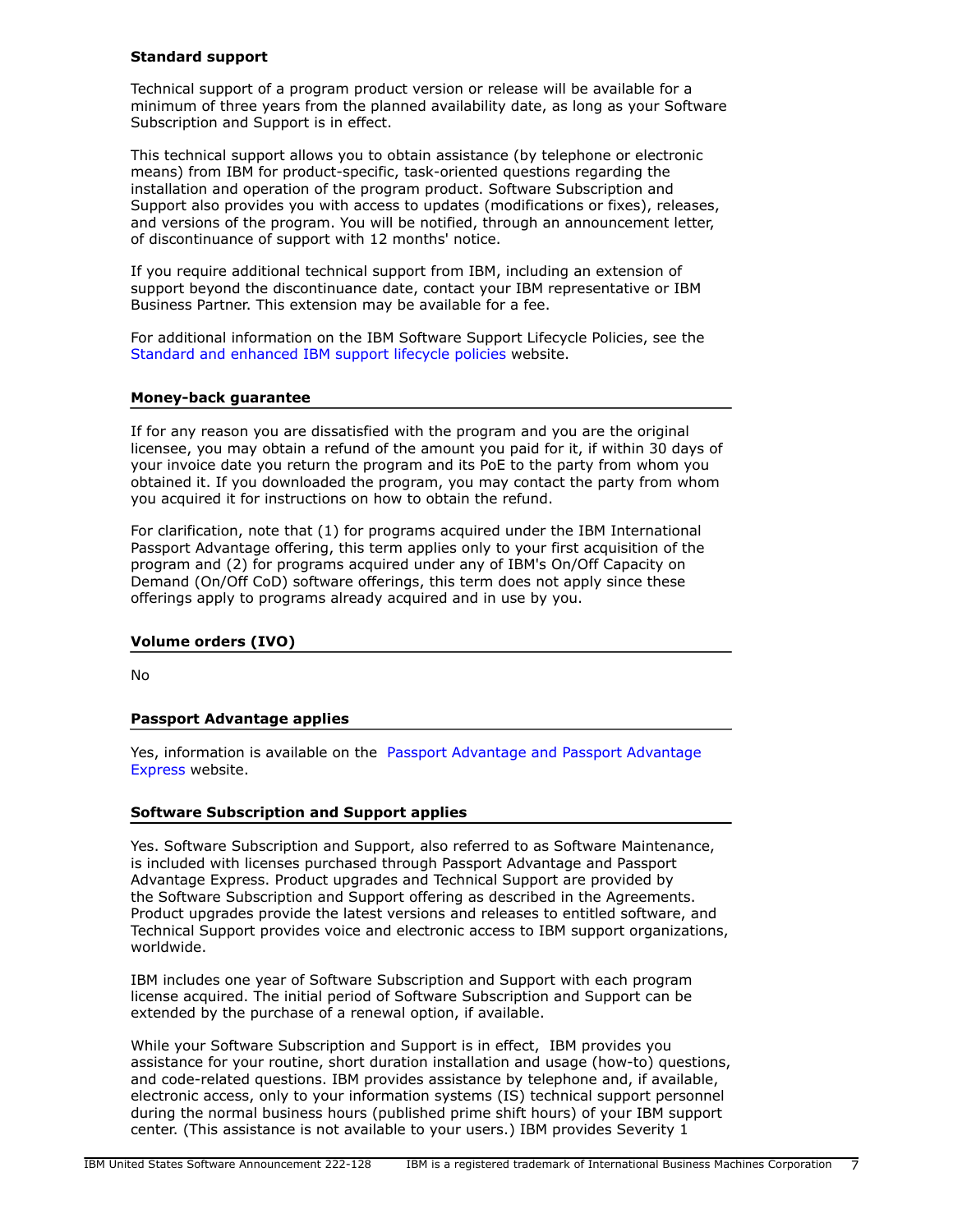assistance 24 hours a day, 7 days a week. For additional details, see the [IBM](http://www.ibm.com/support/customercare/sas/f/handbook/home.html) [Support Guide](http://www.ibm.com/support/customercare/sas/f/handbook/home.html). Software Subscription and Support does not include assistance for the design and development of applications, your use of programs in other than their specified operating environment, or failures caused by products for which IBM is not responsible under the applicable agreements.

Unless specified otherwise in a written agreement with you, IBM does not provide support for third-party products that were not provided by IBM. Ensure that when contacting IBM for covered support, you follow problem determination and other instructions that IBM provides, including in the [IBM Support Guide.](http://www.ibm.com/support/customercare/sas/f/handbook/home.html)

For additional information about the International Passport Advantage Agreement and the IBM International Passport Advantage Express Agreement, go to the [Passport Advantage and Passport Advantage Express](http://www.ibm.com/software/passportadvantage) website.

#### **Variable charges apply**

No

# **Educational allowance available**

Not applicable

# **Statement of good security practices**

IT system security involves protecting systems and information through intrusion prevention, detection, and response to improper access from within and outside your enterprise. Improper access can result in information being altered, destroyed, or misappropriated or can result in misuse of your systems to attack others. Without a comprehensive approach to security, no IT system or product should be considered completely secure and no single product or security measure can be completely effective in preventing improper access. IBM systems and products are designed to be part of a regulatory compliant, comprehensive security approach, which will necessarily involve additional operational procedures, and may require other systems, products, or services to be most effective.

**Important:** IBM does not warrant that any systems, products, or services are immune from, or will make your enterprise immune from, the malicious or illegal conduct of any party.

# <span id="page-7-0"></span>**Prices**

For additional information and current prices, contact your local IBM representative or IBM Business Partner.

#### **Business Partner information**

If you are an IBM Business Partner acquiring products from IBM, you may link to Passport Advantage Online for resellers where you can obtain Business Partner pricing information. An IBMid and password are required to access the [IBM Passport](https://www.ibm.com/software/passportadvantage/pao_reseller.html) [Advantage](https://www.ibm.com/software/passportadvantage/pao_reseller.html) or [IBM PartnerWorld](https://www.ibm.com/partnerworld/resources/sell) $(R)$  website.

#### **Passport Advantage**

For Passport Advantage information and charges, contact your IBM representative. Additional information is also available on the [Passport Advantage and Passport](http://www.ibm.com/software/passportadvantage) [Advantage Express](http://www.ibm.com/software/passportadvantage) website.

#### **IBM Global Financing**

IBM Global Financing offers competitive financing to credit-qualified clients to assist them in acquiring IT solutions. Offerings include financing for IT acquisition,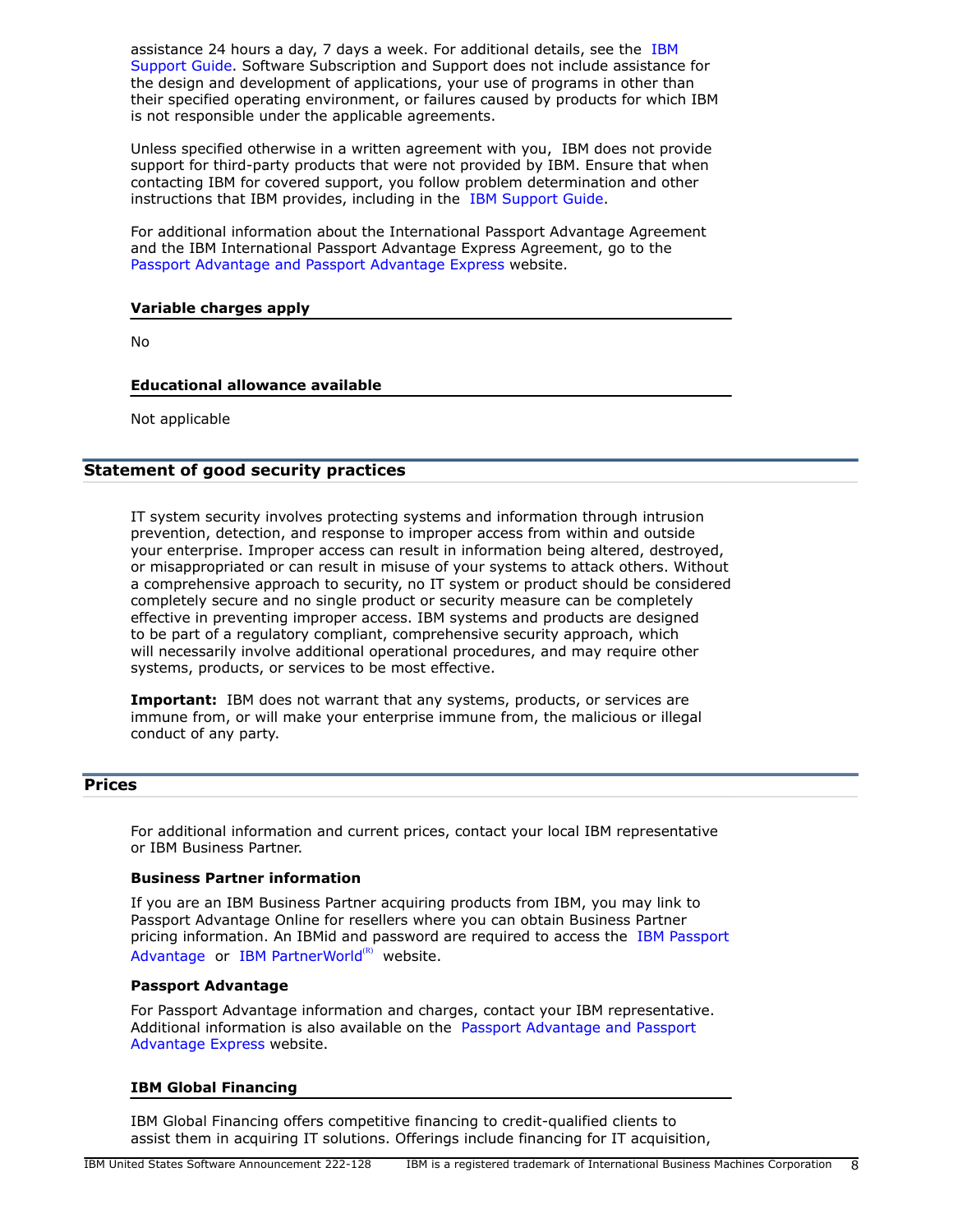including hardware, software, and services, from both IBM and other manufacturers or vendors. Offerings (for all client segments: small, medium, and large enterprise), rates, terms, and availability can vary by country. Contact your local IBM Global Financing organization or go to the [IBM Global Financing](http://www.ibm.com/financing) website for more information.

IBM Global Financing offerings are provided through IBM Credit LLC in the United States, and other IBM subsidiaries and divisions worldwide to qualified commercial and government clients. Rates are based on a client's credit rating, financing terms, offering type, equipment type, and options, and may vary by country. Other restrictions may apply. Rates and offerings are subject to change, extension, or withdrawal without notice.

#### <span id="page-8-0"></span>**Order now**

To order, contact the IBM Digital Sales Center, your local IBM representative, or your IBM Business Partner. To identify your local IBM representative or IBM Business Partner, call 800-IBM-4YOU (426-4968). For more information, contact the IBM Digital Sales Center.

Phone: 800-IBM-4YOU (426-4968)

Fax: 800-2IBM-FAX (242-6329)

For IBM representative: askibm@ca.ibm.com

For IBM Business Partner: pwcs@us.ibm.com

IBM Digital Sales Offices 1177 S Belt Line Rd Coppell, TX 75019-4642, US

The IBM Digital Sales Center, our national direct marketing organization, can add your name to the mailing list for catalogs of IBM products.

**Note:** Shipments will begin after the planned availability date.

## <span id="page-8-1"></span>**Regional availability**

American Samoa, Guam, Marshall Islands, Federated States of Micronesia, Northern Mariana Islands, Palau, Puerto Rico, United States, and US Virgin Islands

#### *Trademarks*

IBM Consulting is a trademark of IBM Corporation in the United States, other countries, or both.

IBM, Integrated Language Environment, Power, Db2, Rational, Passport Advantage, IBM Z, PartnerWorld, IBM Research, IBM Watson, IBM Security, IBM Cloud Pak, QRadar, Resilient, i2, Guardium and MaaS360 are registered trademarks of IBM Corporation in the United States, other countries, or both.

Red Hat and OpenShift are registered trademarks of Red Hat Inc. in the U.S. and other countries.

Other company, product, and service names may be trademarks or service marks of others.

## *Terms of use*

IBM products and services which are announced and available in your country can be ordered under the applicable standard agreements, terms, conditions,